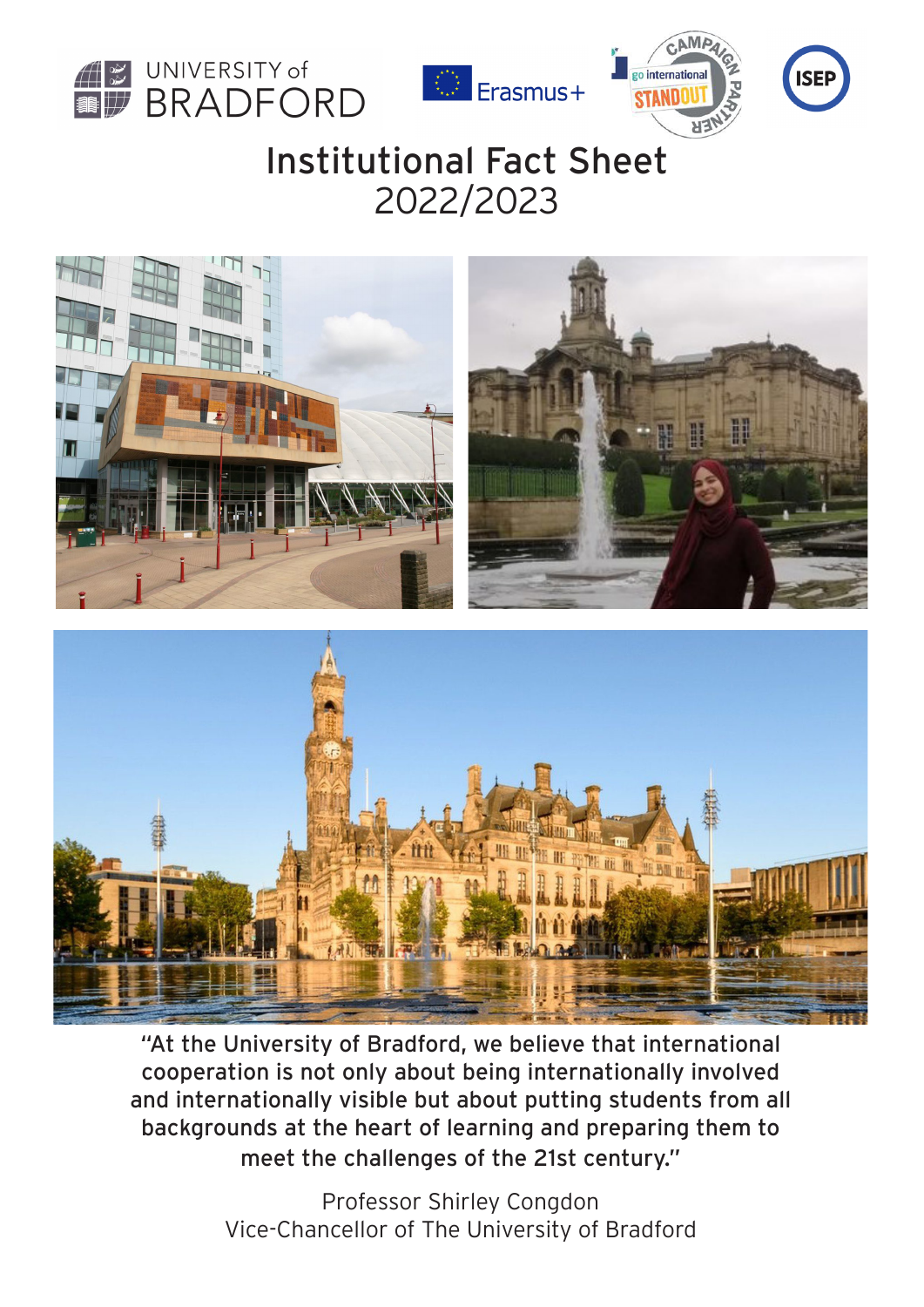







# Institutional Fact Sheet 2022/2023

#### Cornavirus: University Guidance and Updates

Given the ever-changing situation brought on by the pandemic, you can find up to date infomation on our University response and policies here: [https://www.bradford.ac.uk/coronavirus](https://www.bradford.ac.uk/coronavirus/ ). We are doing everything we can to provide a [high quality](http://We are doing everything we can to provide a high quality ) [learning experience while keeping you safe](http://learning experience while keeping you safe)

#### Institutional information

| Name of Institution                      | University of Bradford                                                                                                                                                                                                                                                         |
|------------------------------------------|--------------------------------------------------------------------------------------------------------------------------------------------------------------------------------------------------------------------------------------------------------------------------------|
| <b>Erasmus Code</b>                      | UK BRADFOR01                                                                                                                                                                                                                                                                   |
| <b>PIC Number</b>                        | 999899766                                                                                                                                                                                                                                                                      |
| <b>Address</b>                           | Richmond Road, Bradford, West Yorkshire, BD7 1DP, UK                                                                                                                                                                                                                           |
| International Opportunities Team         | Carlos Santos e Sousa, Tel: +44 1274 23787<br>c.santosesousa@bradford.ac.uk<br>International Opportunities Coordinator, Erasmus+ and ISEP Insitutional<br>Coordinator<br>Harry Nevard, Tel: +44 1274 238571<br>hnevard@bradford.ac.uk<br>International Opportunities Assistant |
| <b>Career and Employability Services</b> | +44 1274 234991 / studyabroad@bradford.ac.uk                                                                                                                                                                                                                                   |
| Website                                  | www.bradford.ac.uk/exchanges/                                                                                                                                                                                                                                                  |

#### Academic calendar

| 2022-2023 Academic year | Semester 1: 27/09/2022 - 27/01/2023                       |
|-------------------------|-----------------------------------------------------------|
|                         | - TBC: Welcome & Induction for Exchange, ISEP and Erasmus |
|                         | - 26/09/2022: Welcoming Week for all Students             |
|                         | - 03/10/2022: Start of Teaching                           |
|                         | Semester 2: 30/01/2023 - 19/05/2023                       |
|                         |                                                           |
|                         |                                                           |

| Language requirements                              |                                                                                                                                                                                                                                                                                                                         |
|----------------------------------------------------|-------------------------------------------------------------------------------------------------------------------------------------------------------------------------------------------------------------------------------------------------------------------------------------------------------------------------|
| Language of instruction                            | English                                                                                                                                                                                                                                                                                                                 |
| Level of English required for students<br>mobility | B2 CEFR minimum - please see our website for further details:<br>www.bradford.ac.uk/international/entry-requirements<br>For exchange students who do not require a Full Year Student VISA, a<br>letter from the home institution confirming that the students' English<br>level is at CEFR B2 or above is satisfactory. |

| Course information and grading |                                                                                                                                                                              |
|--------------------------------|------------------------------------------------------------------------------------------------------------------------------------------------------------------------------|
| <b>Syllabus</b>                | Programme Specifications and Module   Modules available to study in 2022/2023 can be found here:<br>www.bradford.ac.uk/exchanges/modules-available-to-exchange-<br>students/ |